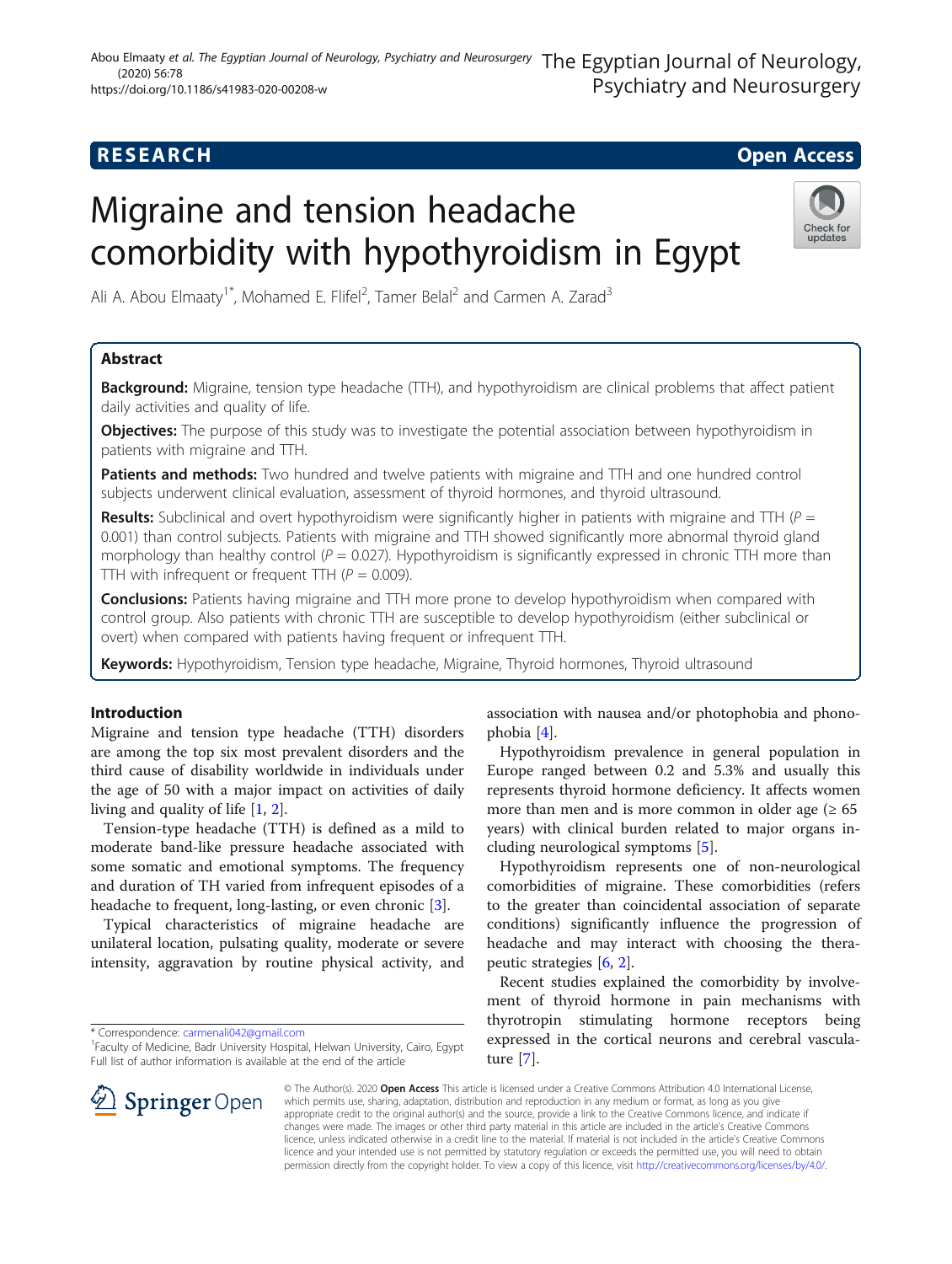Many studies defined a bidirectional relationship between migraine, TH, and hypothyroidism including underlying pathophysiological aspects. However up till now, there is contradictory data about these relationship [[8\]](#page-6-0). There is uncertainty in pathogenesis of development of migraine, tension TH in hypothyroidism; some proposed the alterations in the immune system and autonomic nervous system with shared genetic or environmental factors [[9\]](#page-6-0).

The purpose of this study was to investigate the potential association between hypothyroidism in patients with migraine and tension headache.

#### Subjects and methods

#### Subjects

In a cross-sectional study, we investigated two hundred and twelve patients with migraine and tension type headache and one hundred, age- and sex-matched healthy control subjects. Patients were recruited from neurology outpatient clinics of Helwan University Hospitals, Egypt, from May 2019 to December 2019.

Inclusion criteria in this study were patients of both sex with age ranged from 18 to 55 years.

All patients underwent full history taking stressing on headache characteristics, severity, frequency, and medications used. Frequent headache attacks are defined by headache more than 10 attacks per month (at least 10 episodes of headache occurring on 1-14 days/month on average for  $> 3$  months ( $\geq 12$  and  $< 180$  days/year)) [\[4](#page-6-0)]. Infrequent headache is defined as at least 10 episodes of headache occurring on  $\langle 1 \rangle$  day/month on average  $\langle 12 \rangle$ days/year) [[4,](#page-6-0) [10\]](#page-6-0). Patients with migraine headache were diagnosed according to the International Classification of Headache Disorders (ICHD)-III beta criteria [\[8](#page-6-0)]. It includes recurrent headache manifesting in attacks lasting 4–72 h. Typical characteristics of the headache are unilateral location, pulsating quality, moderate or severe intensity, aggravation by routine physical activity, and association with nausea and/or photophobia and phonophobia. Chronic migraine is defined as headache occurring on 15 or more days per month for more than 3 months, which, on at least 8 days per month, has the features of migraine headache [[4\]](#page-6-0).

Patients with tension type headache was diagnosed according to the International Classification of Headache Disorders (ICHD)-III beta criteria [\[4](#page-6-0)]. All patients must have all of the following four headache characteristics: bilateral, mild-to-moderate intensity, non-pulsating headache not aggravated by routine physical activity, and their headaches must not be associated with any of nausea, vomiting, photophobia, or phonophobia. Chronic tension headache means that type of tension headache lasts hours and may be continuous and if headaches occur 15 or more days a month for at least 3 months [\[4](#page-6-0),

[11\]](#page-6-0). Normal neurological examination. Completely normal laboratory tests (complete blood count, creatinine, liver function tests)

Exclusion criteria included patients that were beyond the range of 18-55 years, showed abnormal neurological examination, and or had chronic illness known to affect thyroid dysfunction (chronic kidney disease, psychiatric disorders) were excluded from the study. Also, pregnant ladies and those with chronic drug intake that may alter thyroid hormone level as lithium carbonate and amoidarone were excluded.

#### Methods

Blood samples were collected. An enzyme-linked immunosorbent assay was performed to detect the basal serum concentrations of TSH, FT3, and FT4. This assay was processed according to the instructions and regulations of the used kits. Overt hypothyroidism was defined as elevated TSH ( $> 10$  mU/L) with low T4 (T4  $< 4.5 \mu$ g/ dl), whereas subclinical hypothyroidism was defined as elevated TSH (TSH: > 4.5 mU/L) with normal T4 (normal T4: 4.5-13 μg/dl) [[12\]](#page-6-0).

#### Thyroid ultrasound

All patients were examined in supine position with hyperextended neck, using a high frequency linear-array transducer 7-15 MHz (ultrasound machine; GE brand, Logiq. P5 pro model, GE health care manufacture, France). Scanning was done both in longitudinal and transverse planes. Real time imaging of thyroid lesions was performed using both grayscale and color Doppler techniques. Thyroid ultrasound examinations showed normal thyroid gland shape, size, and echo-pattern or abnormal thyroid ultrasound (diffuse increase size of both thyroid lobes with diffuse heterogeneous echopattern, diffuse increase size of both thyroid lobes with multiple nodules, or diffuse increase size of both thyroid lobes with normal echo-pattern).

For all the participants, written informed consent was obtained after the study procedures had been explained. The study protocol and the consent form were reviewed and accepted by the Research Ethic Committee (REC) for Human Subject Research at Faculty of Medicine, Helwan University, Cairo, Egypt (serial: 13-2019).

#### Statistical analysis

Data were entered and analyzed using the IBM-SPSS software (IBM Corp. Released 2017. IBM SPSS Statistics for Windows, Version 25.0. Armonk, NY: IBM Corp.). Qualitative data were expressed as frequency and percentage. Chi-square test or Fisher's exact test according to sample size of cells (expected counts) was used for comparing qualitative data. Chi-square test was used if sample size was  $\geq$  5 units per cell while Fisher's exact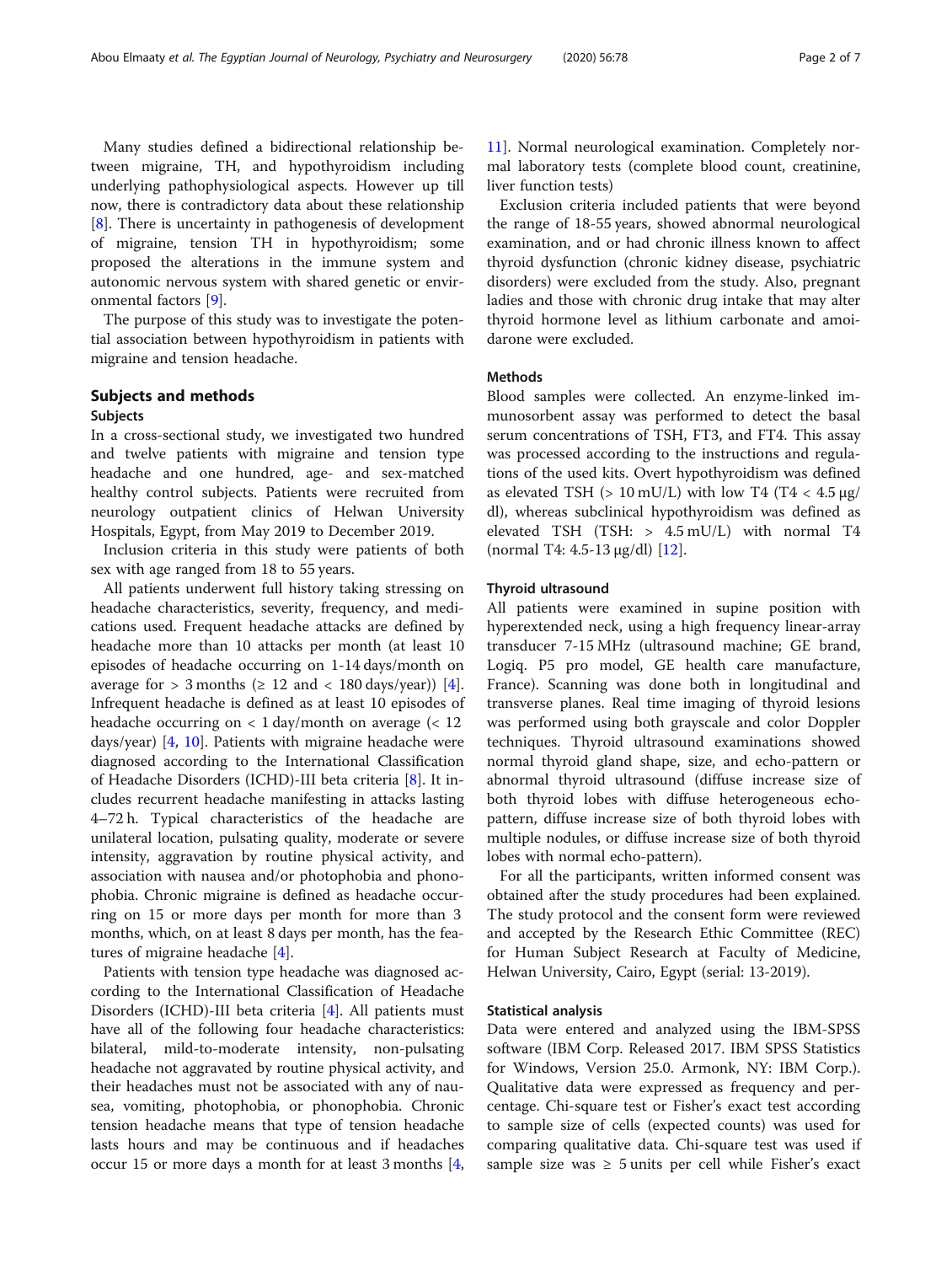test was used if sample size was  $<$  5 units in  $\ge$  one cell. Quantitative data were initially tested for normality using Shapiro-Wilk's test with data being normally distributed if  $p > 0.050$ . Presence of significant outliers (extreme values) was tested for by inspecting boxplots. Quantitative data were expressed as mean ± standard deviation (SD) if normally distributed or median and interquartile range (IQR) if not. To compare quantitative data for two groups, independent-samples  $t$  test was used for normally distributed data in both groups with no significant outliers otherwise the alternative nonparametric test (Mann-Whitney  $U$  test) was used. To compare quantitative data for >two groups, one-way ANOVA test was used for normally distributed data in all groups with no significant outliers otherwise the alternative non-parametric test (Kruskal-Wallis H test) was used. Binary logistic regression was used to predict the likelihood of occurrence of hypothyroidism. For any of the used tests, results were considered as statistically significant if  $p$  value  $\leq$  0.050. Appropriate charts were used to graphically present the results whenever needed [[13\]](#page-6-0).

#### Results

Our study included 212 patients (118 had tension type headache "TTH" and 94 had migraine headache) and 100 control subjects. There were no statistically significant differences between patients and control as regards age and sex distribution ( $p = 0.491$  and 0.449 respectively) Table 1.

Subclinical and overt hypothyroidism were significantly higher in our patients more than control  $(p =$ 0.001). Moreover, our patients showed significantly more abnormal gland morphology than healthy control ( $p =$ 0.027) Table [2](#page-3-0).

Binary logistic regression (BLR) analysis was run to assess the influence of having migraine or TTH versus no headache on the likelihood that participants will exhibit hypothyroidism (subclinical or overt). The model was statistically significant ( $p = 0.001$ ). The model correctly classifies 76.8% of cases. Patients with migraine or TTH had 3.73 times higher odds to exhibit hypothyroidism (BLR = 1.316, 95% CI = 1.82-7.64,  $p = 0.001$ ). Logistic regression analysis was also run to assess the influence of having chronic tension headache vs other types (frequent and infrequent) on the likelihood that participants will exhibit hypothyroidism (subclinical or overt). The model was statistically significant ( $p = 0.002$ ). the model correctly classifies 71.2% of cases. Patients with chronic subtype had 3.57 times higher odds to exhibit hypothyroidism (BLR = 1.272, 95% CI = 1.55-8.22,  $p =$ 0.003) (Table [3\)](#page-3-0).

Migraine patients were significantly younger than tension type headache patients ( $p = 0.001$ ). There were no significant differences between both migraine and TTH as regards gender, thyroid function, or even abnormal thyroid morphology (Table [4\)](#page-4-0).

Using intragroup comparative statistics, hypothyroidism is significantly expressed in chronic TTH more than TTH with infrequent or even frequent attacks ( $p = 0.009$ ). Moreover, chronic TTH had older age than other TTH subgroups but not statistically significant differences ( $p =$ 0.596). Thyroid gland abnormalities were more common in chronic TTH but with insignificant power ( $p = 0.227$ ) (Table [5\)](#page-4-0).

Intragroup analytical statistics of migraine patients regarding age of onset, disease duration, gender, and thyroid gland parameters were analyzed in Table [6](#page-5-0). There were no statistically significant differences between migraine with aura, migraine without aura, and chronic migraine as regards age, sex, thyroid functions, or thyroid abnormalities on ultrasound ( $p > 0.05$ ).

#### **Discussion**

Tension-type headache and migraine are among the top six most prevalent diseases globally, and represent the third cause of disability worldwide in individuals under the age of 50  $[14]$  $[14]$ .

In pathogenesis of migraine attacks, the role of hormonal regulation is proved by the presence of its menstrual-dependent variants. But the data about the role of thyroid hormones in migraine not confirmed

Table 1 Age and sex distribution between cases and control

| Characteristic             | Case $(n = 212)$       | Control ( $n = 100$ ) | $p$ value |
|----------------------------|------------------------|-----------------------|-----------|
| Age, mean (range)          | 41 (33-47)             | 39 (29-45)            | 0.491     |
| Sex                        |                        |                       | 0.448     |
| Female: total no. (%)      | 126 (59.4%)            | 55 (55%)              |           |
| Female with hypothyroidism | 37 (17.5%)             | 7(7%)                 |           |
| (Subclinical and overt)    | $(13.7\%$ and $3.7\%)$ | (6% and 1%)           |           |
| Male: total no. (%)        | 86 (40.6%)             | 45 (45%)              |           |
| Male with hypothyroidism   | 26 (12.3%)             | 3(3%)                 |           |
| (Subclinical and overt)    | (10% and 2.3%)         | (3% and 0%)           |           |

P value is significant if  $\leq 0.050$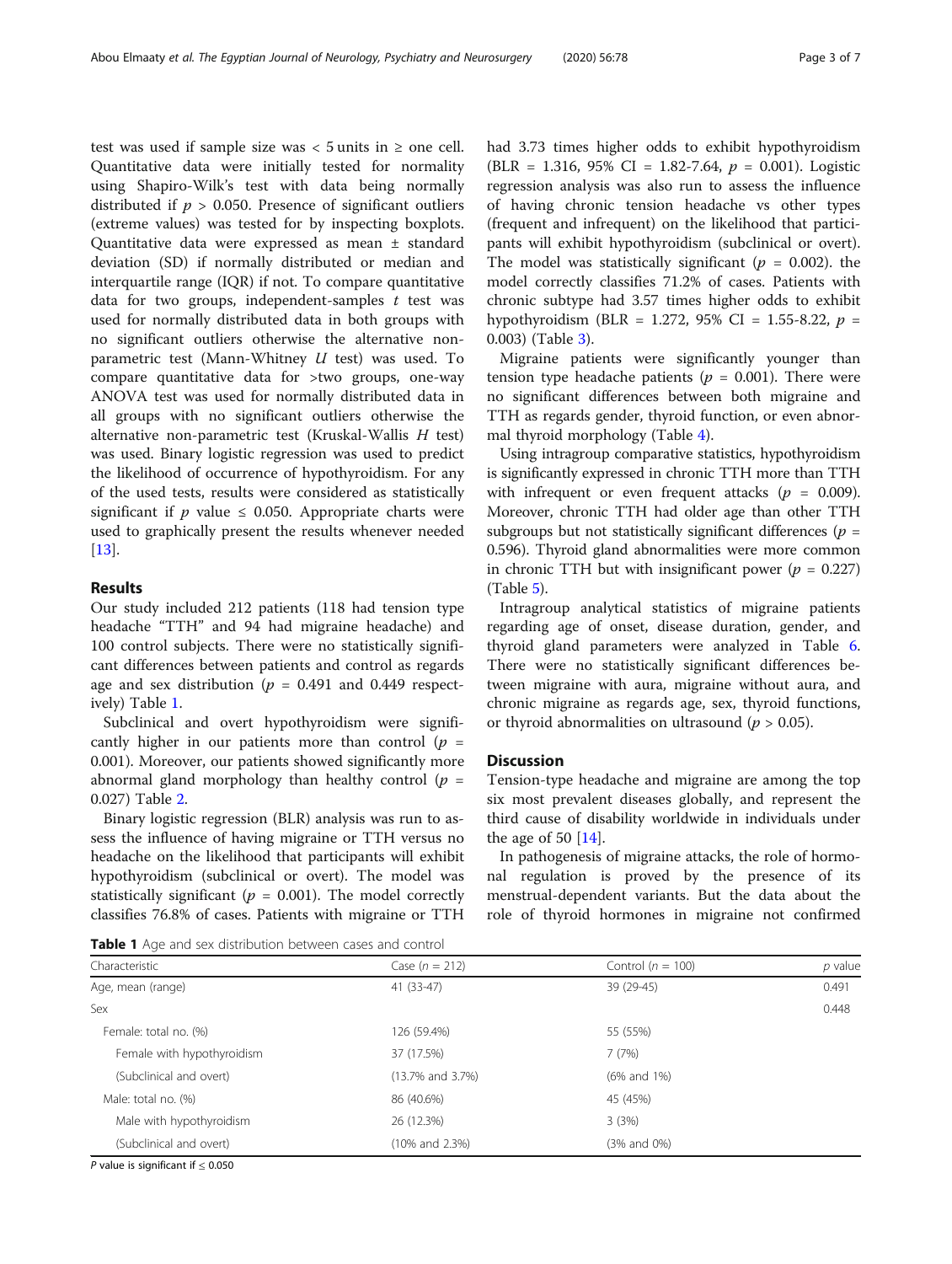|             |          | $p$ value |
|-------------|----------|-----------|
|             |          | 0.001     |
| 149 (70.3%) | 90 (90%) |           |
| 50 (23.6%)  | 9(9%)    |           |
| 13 (6.1%)   | 1(1%)    |           |
|             |          | 0.027     |
| 190 (89.6%) | 97 (97%) |           |
| 22 (10.4%)  | 3(3%)    |           |
|             |          |           |

<span id="page-3-0"></span>Table 2 Thyroid function and ultrasound between cases and control

P value is significant if < 0.050

with many contradictory studies [[15\]](#page-6-0). Hagen and his colleagues found low headache prevalence among patients with hypothyroidism [\[16](#page-6-0)] while others observed high prevalence of chronic migraine in patients with hypothyroidism [\[17](#page-6-0)]. Migraine, tension headache, and hypothyroidism are clinical problems that affect patient daily activities and quality of live with established comorbidity that has been known for more than 60 years [[18,](#page-6-0) [19\]](#page-6-0).

Hypothyroidism in our study was more common in females than males (in both migraine and tension headache together) although not statistically significant ( $p =$ 0.448). The female preponderance in our study was consistent with Khan and his colleagues which found higher prevalence of both migraine and TTH in patients with hypothyroidism [\[20](#page-6-0)]. While other study reported that women with hypothyroidism were protected from headache [\[16](#page-6-0)].

We have found in our study of 212 patients (migraine and tension headache) that there was significantly higher proportion with subclinical (23.3%) and overt hypothyroidism (6%), as compared to the control subjects of 9% and 1%. This was in agreement with the results from other studies [\[21,](#page-6-0) [22\]](#page-6-0).

Lima Carvalho and his colleagues found in a population of 213 patients with de novo hypothyroidism (133 of them with subclinical hypothyroidism) that new onset headache developed in 34% of the patients, with a predominantly migraine phenotype, while 78% of patients

Table 3 Predictors of the likelihood of occurrence of hypothyroidism

| Predictor                        | BLR   | p value | 95% CI                |
|----------------------------------|-------|---------|-----------------------|
| Migraine and TTH                 |       |         |                       |
| No (control)<br>Yes (case)       | 1.316 | 0.001   | R<br>3.73 (1.82-7.64) |
| Tension headache                 |       |         |                       |
| Frequent, infrequent and chronic | 1.272 | 0.003   | R<br>3.57 (1.55-8.22) |

P value is significant if  $\leq 0.050$ 

TTH tnsion type headache, BLR binary logistic regression, CI confidence interval

(with both overt and subclinical hypothyroidism) treated with levothyroxine for 12 months demonstrated improvement of headache symptoms [\[23](#page-6-0)].

In contrast to our findings, a cross-sectional study of 130 out-patient migraineurs revealed abnormal levels of TSH only in 5% of patients, and also that lower TSH values were associated with more prolonged migraine attacks and with a greater impact on quality of life [\[24\]](#page-6-0).

Moreover, our patients showed significantly more abnormal gland morphology than healthy control on thyroid gland ultrasound. The subclinical and overt hypothyroidism prevalence in our patients with migraine and tension headache were also higher than that reported in the general population. The prevalence of subclinical hypothyroidism in general population ranges from 4-10% [\[25](#page-6-0)] and that of overt hypothyroidism is 1-  $2\%$  [ $26$ ], and is in agreement with our control group.

In our study, binary logistic regression analysis showed that patients having migraine and TTH were more prone to develop hypothyroidism when compared with control group (BLR = 1.316, 95% CI = 1.82-7.64,  $p =$ 0.001). Also patients with chronic TTH are susceptible to develop hypothyroidism (either subclinical or overt) 3.57 times when compared with patients having frequent or infrequent TTH (BLR = 1.272, 95% CI = 1.55-8.22,  $p$ )  $= 0.003$ ).

There are several mechanisms that may explain the association between migraine and hypothyroidism. Changes in the immune system that occur as a result of migraine may predispose to thyroid autoimmunity [\[27](#page-6-0)].

In addition, migraineurs demonstrate sympathetic hypo function during interictal periods, which may increase the risk for hypothyroidism [\[28\]](#page-6-0).

Genetic factors, such as hyperhomocystemia and shared environmental factors, including air pollutants and synthetic compounds [\[29](#page-6-0)] could also predispose to both migraine and hypothyroidism. Singh proposed a possible pathophysiological link between migraine and hypothyroidism. He suggested that pain is regulated by reciprocal modulation of brain stem serotonergic and noradrenergic nuclei. The failure of one of the two systems implies a compensatory response of the other.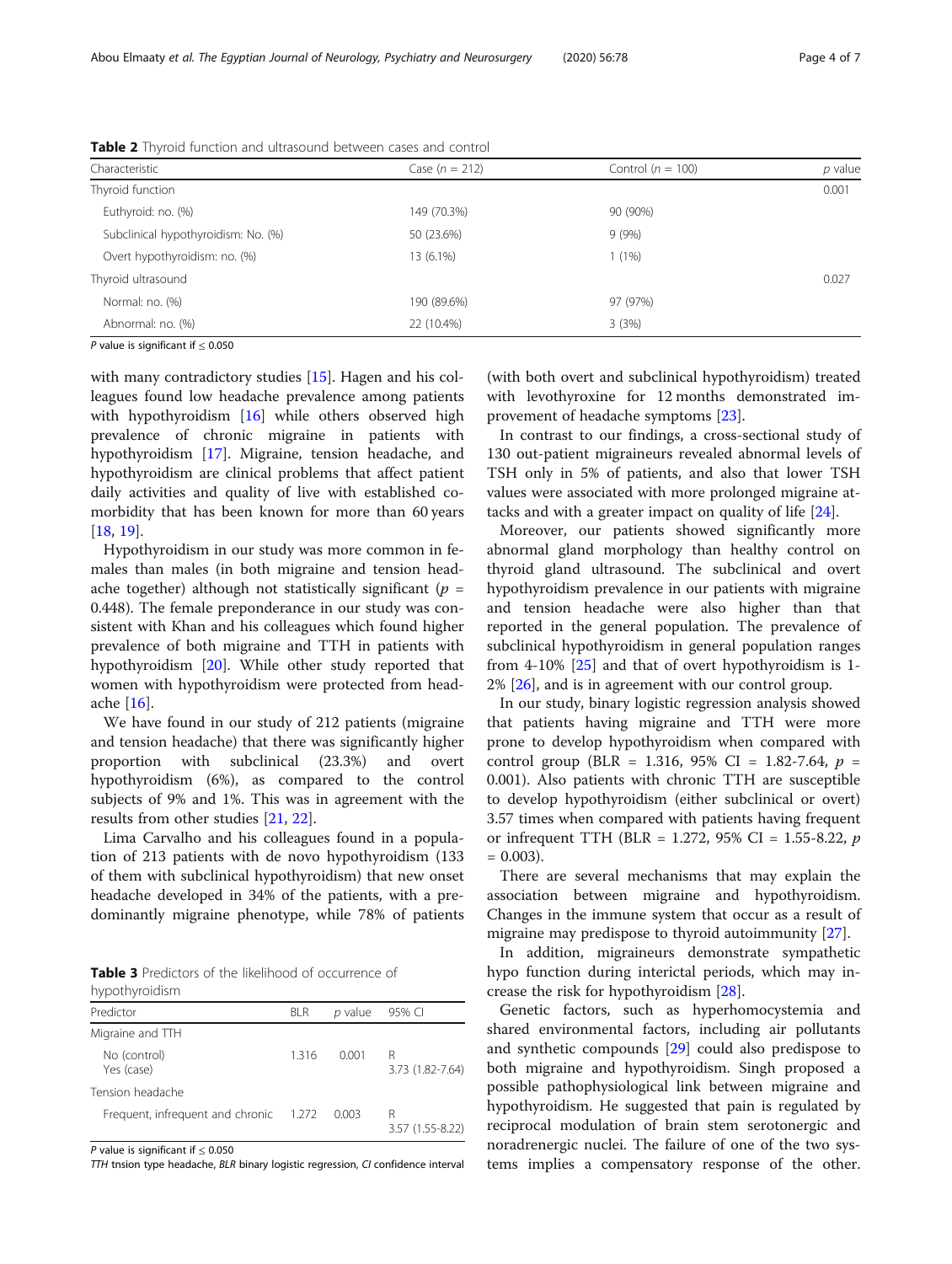| Characteristic                           | Tension headache ( $n = 118$ ) | Migraine ( $n = 94$ ) | $p$ value |
|------------------------------------------|--------------------------------|-----------------------|-----------|
| Age, mean (range)                        | 43 (37-48)                     | 36 (28-44)            | 0.001     |
| Sex                                      |                                |                       | 0.230     |
| Female: no. (%)                          | 67 (56.8%)                     | 61 (64.9%)            |           |
| Male: no. (%)                            | 51 (43.2%)                     | 33 (35.1%)            |           |
| Thyroid function                         |                                |                       | 0.775     |
| Euthyroid: no. (%)                       | 84 (71.2%)                     | 65 (69.1%)            |           |
| Subclinical hypothyroidism: no. (%)      | 28 (23.7%)                     | 22 (23.4%)            |           |
| Overt hypothyroidism: no. (%)            | $6(5.1\%)$                     | $7(7.4\%)$            |           |
| Thyroid ultrasound                       |                                |                       | 0.911     |
| Normal: no. (%)                          | 106 (88.8%)                    | 84 (89.4%)            |           |
| Abnormal: no. (%)                        | 12 (10.2%)                     | 10 (10.6%)            |           |
| $D$ value is significant if $\geq 0.050$ |                                |                       |           |

<span id="page-4-0"></span>Table 4 Age, gender, and thyroid profile between tension headache and migraine

P value is significant if  $\leq 0.050$ 

Thus, the decreased adrenergic tone in hypothyroidism could upregulate the serotonergic response which causes headache.

In our study, migraine patients were significantly younger than tension type headache patients ( $p = 0.001$ ). This is in agreement with Okumura and his colleagues [[30\]](#page-6-0). There were no significant differences between both migraine and TTH as regards gender, thyroid function or even abnormal thyroid morphology. About one-third of our patients showed abnormal thyroid function (29.7%) whether subclinical or overt hypothyroidism and only 10.3% of them had abnormal gland morphology, these findings are consistent with many previous observation [[31,](#page-6-0) [32\]](#page-6-0).

In the study of Ekici and Cebeci, subclinical hypothyroidism was found in only (5.1%) of patients with migraine [\[33\]](#page-6-0) while Parashar and his colleagues did not find any changes in thyroid hormone levels with migraine or TTH [\[34](#page-6-0)], Larner did not reveal migraine headache associated with hypothyroidism [\[35](#page-6-0)], and hypothyroidism were associated with lower frequency of occurrence of headaches in all age groups [\[16\]](#page-6-0).

In our study, the frequency of tension headache was 55.7% and migraine headache 44.3% and this observation is partially agreed with Hagen and his colleagues [[36\]](#page-6-0) as they reported that prevalence of TTH was 51.9%, meanwhile for migraine was 17.2%. Moreover, Stovner and his colleagues found 11% of their patients had migraine and 42% had tension-type headache [[37\]](#page-6-0).

Intragroup comparative analysis of TTH patients revealed that patients with chronic TTH were significantly older than other subtypes ( $p = 0.010$ ) and have longer disease duration than episodic TTH ( $p = 0.001$ ). Moreover, 46.3% of those patients suffered from chronic TTH have overt hypothyroidism versus 20% and 19.1% of those with frequent TTH and infrequent TTH respectively ( $p = 0.009$ ), this is in agreement with Khan and his colleagues reported that frequency of hypothyroidism

Table 5 Intragroup analysis between tension headache subtypes

| Characteristic                  | Frequent TTH $(n = 30)$ | Infrequent TTH $(n = 47)$ | Chronic TTH $(n = 41)$ | $\mathcal{P}$ |
|---------------------------------|-------------------------|---------------------------|------------------------|---------------|
| Age (years): mean $\pm$ SD      | $39.3 \pm 7.1$          | $42.3 \pm 7.3$            | $44.5 \pm 6.3$ b       | 0.010         |
| Duration (years) median (range) | $6.5(3.8-11)$           | $10(5-14)$                | $13(11-16)$            | 0.001         |
| Sex                             |                         |                           |                        | 0.596         |
| Female: no. (%)                 | 15 (50%)                | 29 (61.7%)                | 23 (56.1%)             |               |
| Male: no. (%)                   | 15 (50%)                | 18 (38.3%)                | 18 (43.9%)             |               |
| Thyroid function                |                         |                           |                        | 0.009         |
| Euthyroid: no. (%)              | 24 (80%)                | 38 (80.9%)                | 22 (53.7%)             |               |
| Hypothyroidism: no. (%)         | 6(20%)                  | $9(19.1\%)$               | 19 (46.3%)             |               |
| Thyroid ultrasound              |                         |                           |                        | 0.227         |
| Normal: no. (%)                 | 28 (93.3%)              | 44 (93.6%)                | 34 (82.9%)             |               |
| Abnormal: no. (%)               | 2(6.7%)                 | $3(6.4\%)$                | 7(17.1%)               |               |

P value is significant if ≤ 0.050

TTH tension type headache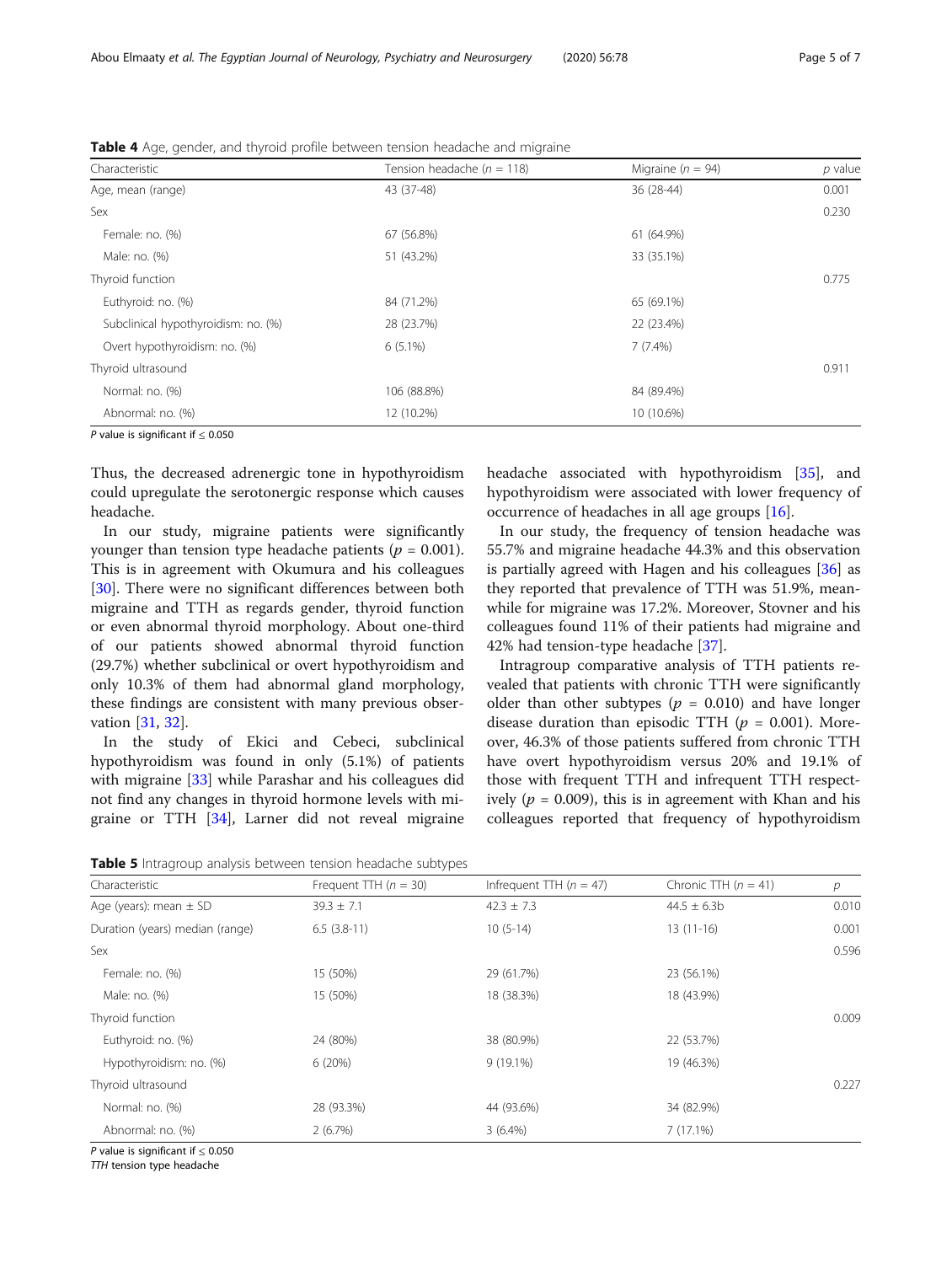| Characteristic                  | With aura $(n = 9)$ | Without aura ( $n = 53$ ) | Chronic ( $n = 32$ ) | p     |
|---------------------------------|---------------------|---------------------------|----------------------|-------|
| Age (years): mean $\pm$ SD      | $36.4 \pm 12.3$     | $34.7 \pm 9.2$            | $37.9 \pm 9.6$       | 0.322 |
| Duration (years) median (range) | $14(7-18.5)$        | $10(6-13)$                | $10(5.3-15)$         | 0.400 |
| Sex                             |                     |                           |                      | 0.586 |
| Female: no. (%)                 | 6(66.7%)            | 32 (60.4%)                | 23 (71.9%)           |       |
| Male: no. (%)                   | 3 (33.3%)           | 21 (39.6%)                | $9(28.1\%)$          |       |
| Thyroid function                |                     |                           |                      | 0.137 |
| Euthyroid: no. (%)              | 5 (55.6%)           | 41 (77.4%)                | 19 (59.4%)           |       |
| Hypothyroidism: no. (%)         | 4 (44.4%)           | 12 (22.6%)                | 13 (40.6%)           |       |
| Thyroid ultrasound              |                     |                           |                      | 0.468 |
| Normal: no. (%)                 | 8 (88.9%)           | 49 (92.5%)                | 27 (84.4%)           |       |
| Abnormal: no. (%)               | $1(11.1\%)$         | 4(7.5%)                   | 5 (15.6%)            |       |
|                                 |                     |                           |                      |       |

<span id="page-5-0"></span>Table 6 Intragroup analysis between migraine subtypes

P value is significant if < 0.050

was more common in chronic TTH as compared to epi-sodic TTH [[38\]](#page-6-0). More recently, Ou with his colleagues [[39\]](#page-6-0) observed in chronic TTH there were lower levels of T3 and T4 and higher level of TSH than controls.

Regarding sub analysis of migraine patients, there were no significant differences between migraine with aura, migraine without aura, or chronic migraine as regards thyroid function or morphology ( $p = 0.137$  and  $p =$ 0.468 respectively) and this is consistent with a recent Russian study who reported negative results regarding comorbidities of migraine and hypothyroidism with abnormal levels of TSH in only 5% of their migraine patients. On the other hand, many other studies [\[40](#page-6-0), [41](#page-6-0)] found that hypothyroidism was statistically significantly higher in chronic migraine when compared with migraine without aura but when compared with migraine with aura it was statistically insignificant.

#### Conclusion

Hypothyroidism is a common comorbidity with migraine and TTH. Patients having migraine and TTH more prone to develop hypothyroidism when compared with control group. Also patients with chronic TTH are susceptible to develop hypothyroidism (either subclinical or overt) when compared with patients having frequent or infrequent TTH.

#### Limitations of the study

We did not investigate the etiopathological relationship between hypothyroidism and other types of headache disorders whether there is a true interactions or just by a chance. We did not address the effect of treatment of thyroid dysfunction on severity and the course of headache. Moreover, the limited number of patients and control (small sample size) beside we did not recruit other cases of primary headache disorder may be a limitation of our study.

#### Recommendations

Study the response of patients suffering from migraine or tension headache using conventional measures and having hypothyroidism when controlling thyroid function. Sufficient number of patients with migraine, tension headache and control subjects for detection the accurate relationship. Study the relationship between other types of primary headache disorders and hypothyroidism. Moreover, study if there is relationship between primary headache disorders and thyroid dysfunction whether hypo or hyperthyroidism.

#### Abbreviations

FET: Fisher's exact test; ICHD-III: International Classification of Headache Disorder version III; IQR: Interquartile range; K.W: Kruskal-Wallis; REC: Research Ethical Committee; SD: Standard deviation; TTH: Tension type headache; TSH: Thyroid stimulating hormone; T4: Thyroxine; T3: Triiodothyronine; Us: Ultrasound

#### Acknowledgements

The authors are grateful to all patients and control subjects for their willingness to participate in this study.

#### Authors' contributions

AAM, MEF, TB, and CAZ carried out the work. AAM designed the study and collected the patients and gathered the clinical data. MEF did the statistical analysis. TB was responsible for collecting the scientific data and writing the initial draft of the manuscript. CAZ collected and reported the radiological data of all patients US. The authors read and approved the final version to be published.

#### Funding

There is no source of funding for the research.

#### Availability of data and materials

The data supporting the results of this article are included within the article.

#### Ethics approval and consent to participate

The authors obtained permission to conduct this study and was approved by Research Ethic Committee (REC) for Human Subject Research at Faculty of Medicine, Helwan University, Cairo, Egypt (serial: 13-2019) and all participants gave written informed consent. The procedures followed were in accordance with our protocol. An informed consent was obtained from all the patients studied.